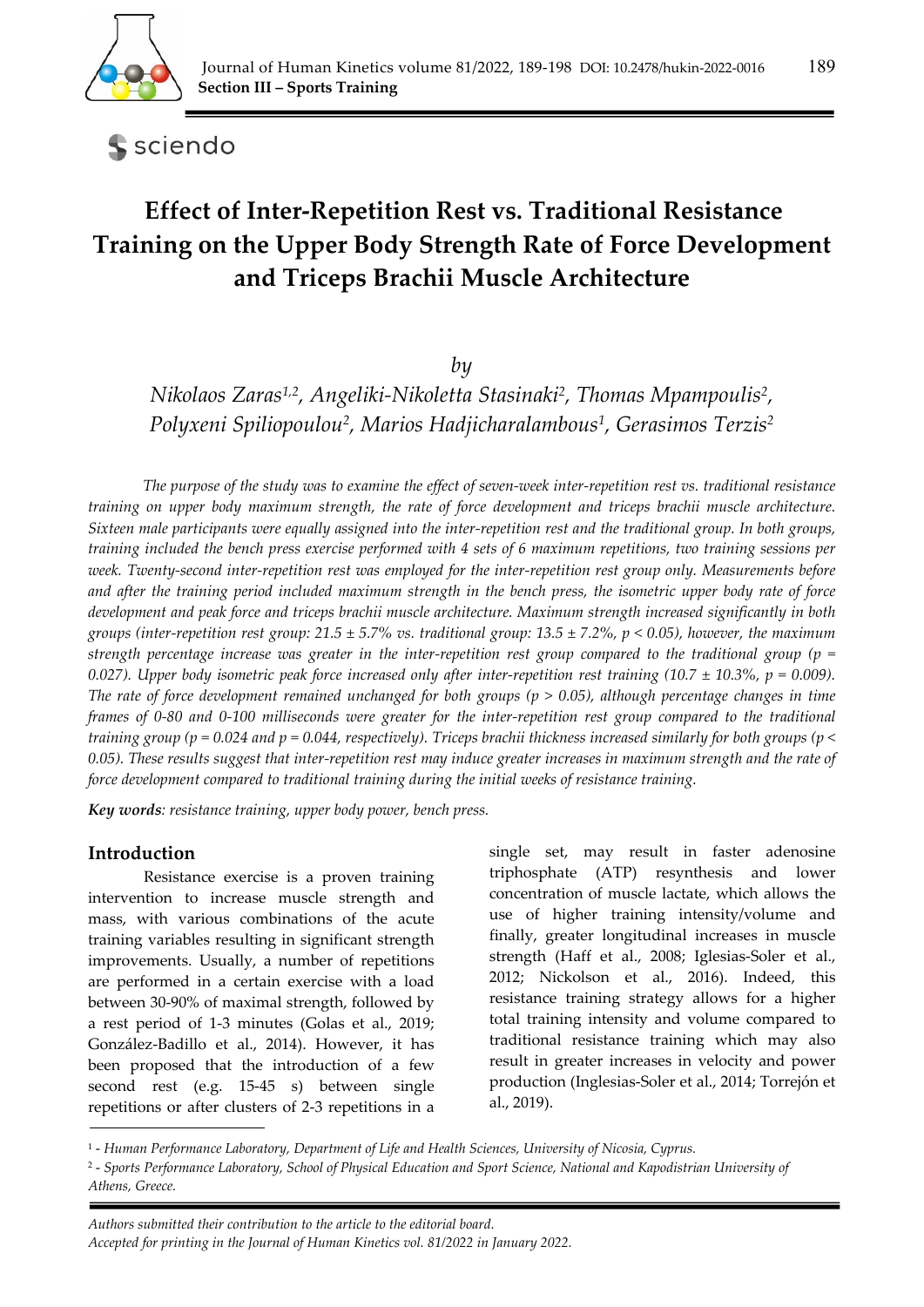Inter-repetition rest and cluster resistance training have been successfully used to increase lower body strength (Nicholson et al., 2016; Oliver et al., 2013), however, whether inter-repetition rest training increases upper body muscle strength remains debated. Traditional resistance training increases elbow flexors' maximum strength by approximately 15.1% more than cluster training (Rooney et al., 1994). In another report, bench press strength (6-RM) was increased by 9.4% after traditional vs. 4.7% after cluster resistance training in a group of elite junior basketball and soccer athletes, following six weeks of training (Lawton et al., 2004). Additionally, five weeks of whole body resistance training including the bench press exercise with 16 sets of 2 repetitions with 1-min short intervals, induced similar increases in maximum upper body strength compared to traditional resistance training performed with 4 sets of 8 repetitions in male and female physical education students (Rial-Vázque et al., 2020). Likewise, Davies et al. (2019) found similar increases in bench press maximum strength following eight weeks of whole body traditional and inter-repetition rest set configurations in regularly resistance trained males and females. In contrast, Oliver et al. (2013) reported that cluster training induced a higher increase in bench press strength (15.1%) compared to traditional resistance training (9.1%), following a whole-body resistance training program in a group of active duty military resistance-trained men. Considering the above ambiguous results, it seems uncertain whether inter-repetition rest resistance training is more effective compared to traditional resistance training in increasing upper body strength. This may be due to the different training background of participants and/or concurrent resistance training of other body parts, which might have induced divergent neural adaptation. Neural adaptation may have interfered with the strength outcome in these studies because of their relative short duration which suggests strong neural involvement (Komi, 2004). Practicing a single resistance exercise for the upper body, e.g., the bench press, in participants of the same gender and similar training background might provide a clearer picture of the effect of inter-repetition rest resistance training on strength development.

The bench press is a multijoint exercise

habitually used in resistance training to stimulate upper body muscle strength and mass and to test upper body strength (Miller, 2012). The bench press exercise activates the major and minor pectoralis muscles, medial and anterior deltoids and triceps brachii among other upper body muscles (Krzysztofik et al., 2021; Stastny et al., 2017). When pectoral muscles are fatigued during the bench press, the activation of triceps brachii is increased (Brennecke et al., 2009), implying that the triceps brachii may receive a strong hypertrophic stimulus with the continuing number of repetitions. Indeed, long-term traditional resistance training including the bench press exercise results in significant increases in triceps brachii muscle thickness (Mata et al., 2012; Ogasawara et al., 2012). Resistance training with inter-repetition rest may induce to some extent different muscle hypertrophy in the triceps brachii muscle because of the anticipated lower fatigue of the pectoral and triceps muscles due to the additional rest between repetitions during the bench press. However, the effect of bench press training with inter-repetition rest on triceps brachii muscle characteristics remains unknown.

The rate of force development (RFD) describes the ability of the neuromuscular system to produce high amounts of force within short time-frames (e.g. 0-250 ms) and is a valid indicator of performance in power demanding sports (Zaras et al., 2021). Traditional resistance training increases the lower body RFD as long as there is an intention of fast movement during the concentric phase (Blazevich et al., 2020). However, scarce data exist regarding the effect of resistance exercise on the upper body RFD. Fourteen weeks of bench press strength/power resistance training failed to increase the upper body RFD in moderately-trained participants (Hartmann et al., 2014). To our knowledge, the effect of resistance training with inter-repetition rest on the RFD, especially of the upper body, remains unexplored.

 Therefore, the purpose of the present study was to investigate the effects of interrepetition rest versus traditional resistance training on upper body maximum strength, the RFD and triceps brachii muscle architecture. It was hypothesized that inter-repetition rest resistance training would induce greater increases in upper body maximum strength and the RFD, while both training programs would induce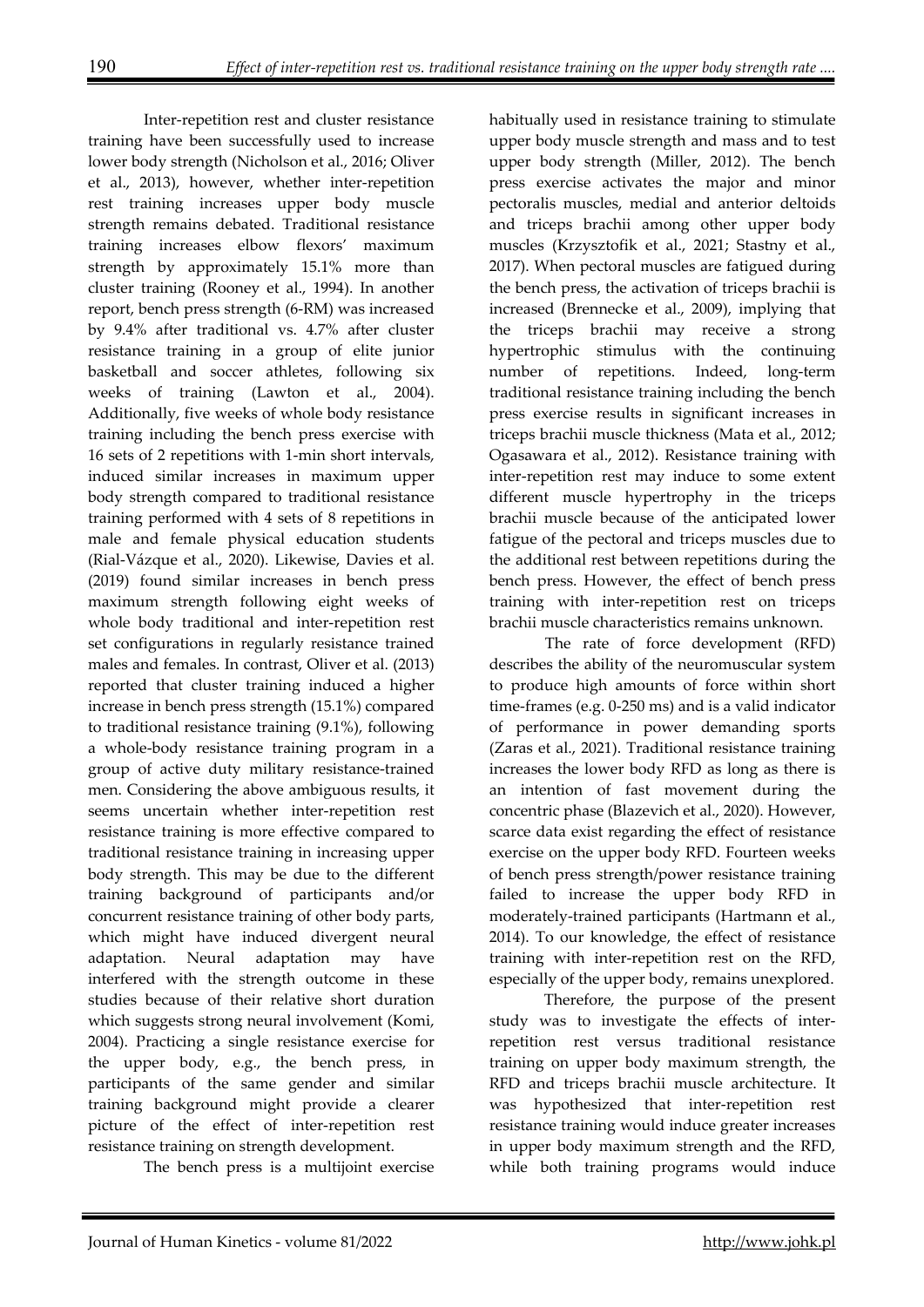similar changes in triceps brachii muscle characteristics.

# **Methods**

## *Participants*

Sixteen male physical education students with resistance training experience of  $3.6 \pm 2.1$ years and 102.3 ± 21.3 kg personal best performance in the bench press participated in the study. Participants were assigned into two groups, the inter-repetition rest group (IRRG:  $N =$ 8, age:  $23.6 \pm 6.8$  years, body mass:  $75.7 \pm 8.4$  kg, body height:  $1.80 \pm 0.07$  m) and the traditional group (TRG:  $N = 8$ , age: 21.7  $\pm$  2.7 years, body mass: 79.5 ± 12.8 kg, body height: 1.79 ± 0.08 m), according to their initial 1-RM strength in the bench press (IRRG: 93.1 ± 15.7 kg vs. TRG: 93.9 ± 7.9 kg, *p* = 0.898). Participants signed an institutionally approved informed consent form before entering the experimental procedures. Participants were in good health, they were not consuming nutritional supplements and they refrained from any systematic resistance training program for at least 6 months prior to the study entry. All procedures were in accordance with the 1975 Declaration of Helsinki, as revised in 2000, and were approved by the institutional ethics committee (project number 1024/8/11/2017).

#### *Design and Procedures*

Before and after the training period, participants visited the laboratory on different occasions, 48 h apart. During their first visit, measurement of 1 repetition maximum (RM) strength on the bench press and a familiarization session on upper body RFD measurement were performed. The second and the third visits included the measurement of the upper body RFD and isometric peak force (PF), as well as the evaluation of triceps brachii muscle architecture, respectively. All measurements were performed in the same order during the end of the training period.

*Training:* Training was performed for seven weeks, twice per week with at least 72 hours rest between each training session. The TRG performed 4 sets of 6 repetitions with approximately 85% of 1-RM with a 3 min rest interval between sets. When participants of the TRG performed more than 6 repetitions during a training session, the load was increased to meet the 6 repetition criterion. As in the TRG,

participants of the IRRG performed 4 sets of 6 repetitions with approximately 85% of 1-RM using single repetitions with 3 min rest intervals between sets. Additionally, in the IRRG group, 20 s inter-repetition rest was applied (Hardee et al., 2012). Single repetitions were selected because of the previously reported positive effect on muscle strength (Nickolson et al., 2016). During this interrepetition rest period the barbell was locked back to the rack of the bench and the participant remained in the supine position with arms resting on the body-trunk. Five seconds before the end of the 20 s rest interval, participants placed their hands on the barbell and initiated the next repetition with a vocal signal of one researcher exactly at 20 s. During all training sessions, two researchers assisted participants to lift the load from the bench rack to avoid unnecessary fatigue. Thirty minutes after the end of every training session, participants provided a score in a 1-10 scale of the rate of perceived exertion (RPE, Borg, 1982). When participants of the IRRG reported a score lower or equal to 7, the load during the next training session was increased by 2.5% (relatively to the initial 1-RM) (Day et al., 2004; Sweet et al., 2004).

*Bench press 1-RM strength*: Bench press 1-RM strength testing was performed on a parallel bench. After a 10-min warm-up on a treadmill followed by static stretching and ten explosive push ups, participants performed 2 sets of 10 repetitions of the bench press exercise with 40 kg to warm-up (similarly to the warm-up routine during training). Then, 3 sets of 8, 6 and 4 repetitions with approximately 50-60%, 70-75% and 80-85%, respectively, of the predicted 1-RM were performed. Thereafter, 3-4 sets of 1 repetition were performed for determining maximum strength (1-RM) with 2-3 min rest intervals between sets. Two of the researchers were present for monitoring the technique of the exercise, assisting all participants during lifting and encouraging them to perform their maximum possible strength. The intraclass correlation coefficient (ICC) for the 1-RM bench press strength test was 0.966 (95% confidence intervals  $(CI)$ : lower = 0.914, upper = 0.985, coefficient of variation (CV %) =  $12.8\%$ ).

*Upper body rate of force development and isometric peak force*: For the upper body RFD and isometric PF, participants seated on a custom-made steel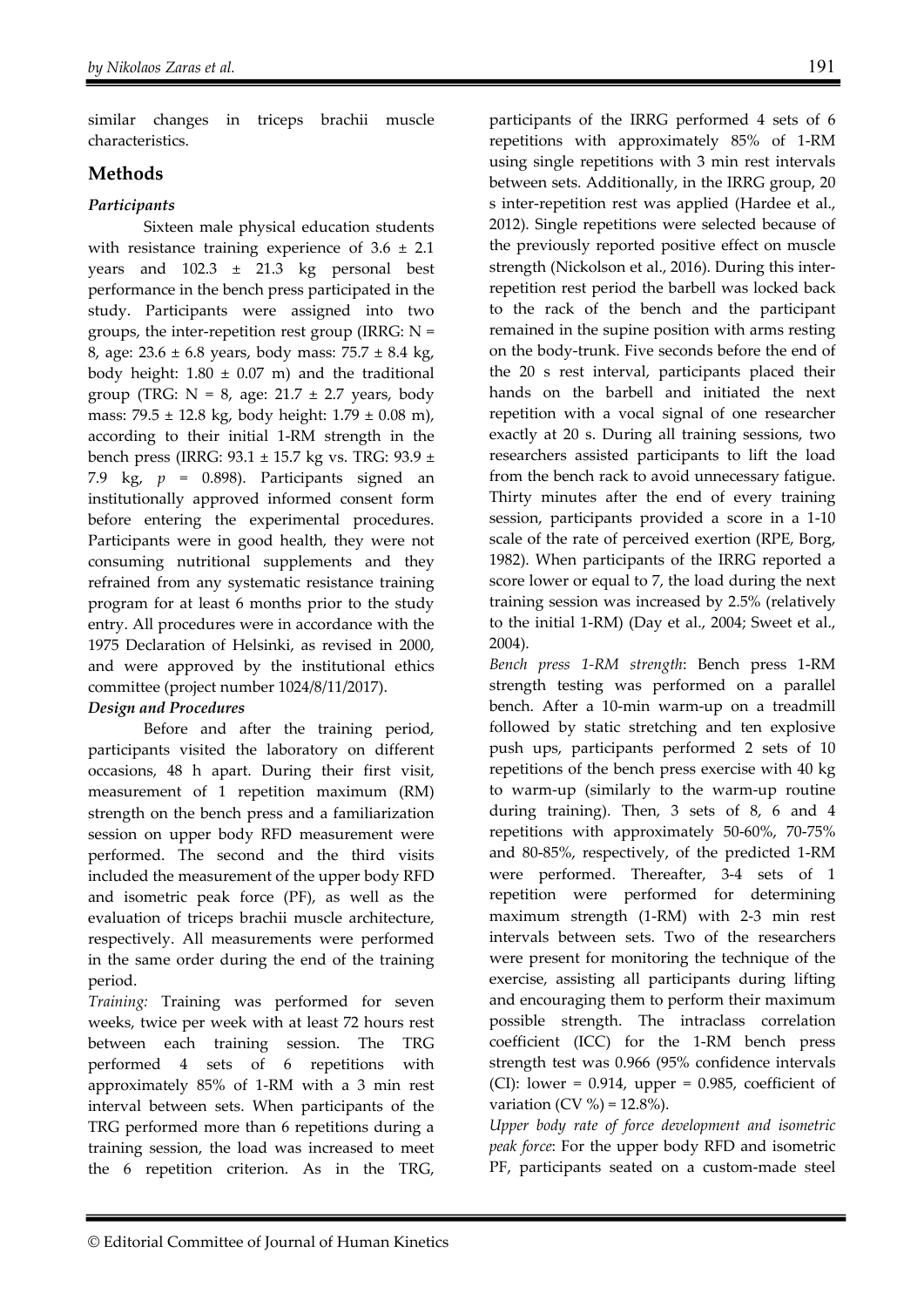chair (hip angle of 100°) and placed their arms on a barbell (Figure 1), which was positioned with struts on the force plate (Applied Measurements Ltd Co., Reading, UK; WP800, A/D sampling frequency of 1 kHz). The barbell was positioned in parallel to the floor at the middle of the distance between the top of the shoulders and the lower point of the breastbone, allowing an angle of 90° between the elbow and the armpits (Falvo et al., 2007; Hartmann et al., 2009). Real-time visual feedback of the force applied was provided for each effort via a computer monitor placed just above the force plate in front of the participants. During familiarization sessions, participants trained with 10 short-time attempts (1 s duration) to apply their force as fast as possible. Then, during the second visit, RFD measurement was performed. After a 5 min warm-up on a treadmill, light upper body stretching and 5-8 explosive push ups, participants performed two attempts with progressively increasing force and two fast attempts with approximately 80% of their maximum strength. Subsequently, three maximum efforts were performed of 3 s duration each, and 3 min rest intervals in between. Participants were instructed to apply their maximum force as fast as possible. Data from the force plate were recorded (Kyowa sensor interface PCD-320A) and analysed. Variables calculated from the force-time curve included the maximum isometric PF which was the greatest force generated from the force-time curve, and the RFD in specific time windows of 0–30, 0–50, 0–80, 0– 100, 0–150, 0–200, and 0–250 ms, relative to the onset of contraction, which was set at 2.5% of the difference between baseline and maximum force (Zaras et al., 2021). The ICCs for the bench press RFD during repeated trials was:  $ICC<sub>30ms</sub> = 0.838$  $(95\% \text{ CI: lower} = 0.610, \text{ upper} = 0.938, \text{ CV} = 17.6\%).$ ICC<sub>50ms</sub> =  $0.845$  (95% CI: lower = 0.622, upper = 0.941, CV =  $15.6\%$ ), ICCs oms = 0.815 (95% CI: lower  $= 0.567$ , upper  $= 0.928$ , CV  $= 17.3\%$ ), ICC<sub>100ms</sub>  $=$ 0.787 (95% CI: lower = 0.514, upper = 0.917,  $CV =$ 17.9%), ICC150ms = 0.652 (95% CI: lower = 0.261, upper = 0.859, CV = 17.5%), ICC<sub>200ms</sub> = 0.582 (95%) CI: lower = 0.143, upper = 0.827,  $CV = 18.4\%$ ) and ICC<sub>250ms</sub> =  $0.744$  (95% CI: upper = 0.427, lower = 0.899, CV = 18.0%). The ICC for maximum isometric PF was 0.869, (95% CI: lower = 0.592, upper =  $0.961$ , CV =  $16.4\%$ ).

*Triceps brachii ultrasonography*: Panoramic B-mode

ultrasound images were obtained with a 38-mm linear probe from the long head of the triceps brachii using the "i-scape" software of the ultrasound device (10.0-MHz, Midray Z5, China). Initially, participants were placed at a standing position with their arms fully extended on the side of their body. The posterior surface of the acromion and the lateral epicondyle of the humerus were marked and the distance between them used as the total length of the upper arm (Reeves et al., 2004). The inner and outer regions of the arm were marked with a permanent pen at 60% (starting from the acromion). A self-adhesive paper was placed on the skin at this point, on the inner region of the arm, as a marker for the later analysis of the architecture (image shading). Then, participants laid supine with their arms rested on a laboratory bed at  $90^\circ$  to their torso, fully extended at the elbow joint and supinated. A dashed line was drawn from the insertion of the triceps long head up to the medial epicondyle of the humerus. The transducer was placed along the dashed line and oriented in parallel to the muscle fascicles. The transducer's alignment was considered appropriate when several fascicles could be easily outlined without interruption across the image. Based on this orientation, a line (~10 cm) was drawn on the left and the right of the point of 60% to identify and capture the largest continuous fascicle visualization (Noorkoiv et al., 2010; Stasinaki et al., 2018). To obtain the muscle image, a continuous single view was taken by moving the transducer along the marked line. However, due to individual differences, the transducer was sometimes aligned slightly diagonally to the longitudinal line of the muscle. Thus, after obtaining the images, two dots were marked on the skin, one on the left edge of marked line and one on the right edge. Coordinates of each edge of this dashed line were used to warrant the same measurement regions after the seven weeks of training. Images were analysed at 60% (as aforementioned) by image analysis software (Motic Images Plus, 2.0, Hong Kong) for muscle thickness, the fascicle angle, and fascicle length. Intersession reliability was determined by comparing the analysis of the images obtained by six participants (both arms) on two separate days when skin markings were completely removed. The ICC for the measurement of muscle thickness was 0.984 (95%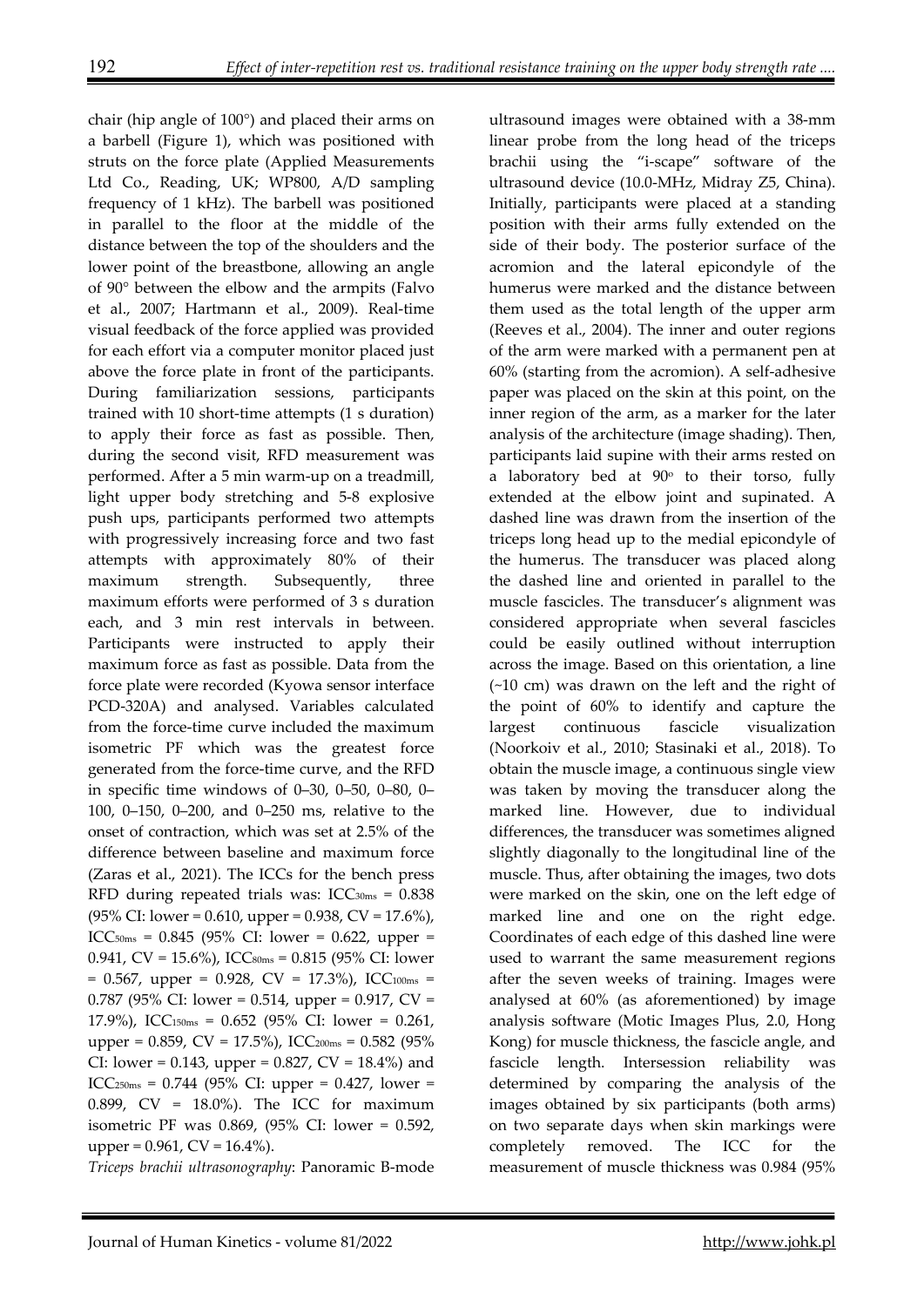CI: lower = 0.951, upper = 0.995,  $CV = 14.8\%$ ), for the fascicle angle was  $0.858$  (95% CI: lower =  $0.626$ , upper =  $0.952$ ,  $CV = 17.0%$  and for fascicle length was 0.794 (95% CI: lower = 0.483, upper = 0.928,  $CV = 11.5\%$ ).

#### *Statistical analysis*

For the determination of the sample size  $(N = 16)$ , an a priori power analysis (G\*Power ver. 3.1) was performed according to previous description (Faul et al., 2007). Power analysis revealed that the actual power for the differences among groups was 0.967. All data are presented as mean  $\pm$  SD and were normally distributed according to the Kolmogorov-Smirnov test. A two-way repeated measures analysis of variance (ANOVA; 2 x 2 group x time), with Bonferroni post hoc correction, was used to evaluate differences for each variable between groups. Calculation of effect sizes  $(\eta^2)$  was also performed, with the following interpretation of the effect size: small,  $\eta^2 = 0.01$ ; medium,  $\eta^2 = 0.06$ ; and large,  $\eta^2 =$ 0.14 (Cohen, 1988). Repeated measures analysis of covariance (ANCOVA) was used for the RFD performance test and triceps brachii muscle thickness because significant differences were found between the IRRG and TRG at pre-test measurements. An independent sample t-test was used to detect changes in the session RPE and training volume after inter-repetition rest and traditional training as well as to examine percentage differences between the IRRG and TRG. Reliability for all measurements was evaluated using a two way random effect intraclass correlation coefficient (ICC) with 95% confident intervals (CI), as well as by calculating the coefficient of variation (CV%). All data were analysed using SPSS 21, and  $p \le 0.05$  was used as a 2-tailed level of significance.

#### **Results**

The mean session RPE was lower for the IRRG compared to the TRG (IRRG:  $7.1 \pm 0.4$  vs. TRG:  $8.1 \pm 0.4$ ,  $p = 0.000$ ,  $\eta^2 = 0.630$ ) during the seven weeks of training. However, no significant difference was observed for the mean training volume between groups (IRRG: 1997.6 ± 317.5 kg vs. TRG: 1872.2 ± 163.4 kg, *p* = 0.337, η2 = 0.066).

Changes in body mass, 1-RM strength, the upper body RFD and isometric PF are presented in Table 1. Body mass remained unaltered following the training period in both groups  $(p =$ 

0.568,  $\eta^2$  = 0.024). 1-RM bench press strength increased significantly in both groups, but interrepetition training induced a significantly higher percentage increase compared to traditional training (IRRG: 21.5 ± 5.7% vs. TRG: 13.5 ± 7.2%, *p*  $= 0.027$ ,  $\eta^2 = 0.294$ ). ANCOVA revealed that the upper body RFD remained unchanged for the IRRG and TRG at all time frames of the force-time curve (*p* > 0.05). However, independent t-test analysis between percentage changes in the RFD revealed that inter-repetition training induced greater percentage increases during 0-80 ms and 0-100 ms compared to traditional training (RFD<sub>80ms</sub>: IRRG = 11.1  $\pm$  16.1% vs. TRG = -4.2  $\pm$ 6.6%,  $p = 0.026$ ,  $\eta^2 = 0.307$ , RFD<sub>100ms</sub>: IRRG = 11.5 ± 17.3% vs. TRG = -3.2  $\pm$  7.2%,  $p = 0.044$ ,  $\eta^2 = 0.258$ ). Isometric PF remained unaltered for the TRG, but significantly increased for the IRRG (pre:  $91.5 \pm$ 20.1 kg, post: 100.2 ± 18.3 kg, *p* = 0.009, η2 = 0.397). However, no significant difference was observed between groups ( $p = 0.633$ ,  $\eta^2 = 0.017$ ).

Results for the triceps brachii muscle architecture are presented in Table 2. Both groups significantly increased triceps brachii muscle thickness with no difference between groups (*p* = 0.107,  $\eta^2$  = 0.175). Fascicle length and fascicle angle remained unaltered after seven weeks of training for both the IRRG and TRG.

#### **Discussion**

The aim of the current study was to compare inter-repetitions rest vs. traditional resistance training on upper body strength, the RFD and triceps brachii muscle architecture in physically active participants. Based on the acute and chronic benefits of inter-repetition rest training on upper body strength and velocity (Inglesias-Soler et al., 2014; Torrejón et al., 2019), it was hypothesised that inter-repetition rest training would induce greater increases in strength and the RFD compared to traditional resistance training. Indeed, the main finding of the present study was that inter-repetition rest training induced greater increases in 1-RM strength in the bench press compared to traditional training. In line with this result, only the IRRG isometric PF increased significantly. Although the upper body RFD remained unchanged for both training groups, comparisons of the percentage changes of the RFD between groups showed that inter-repetition rest training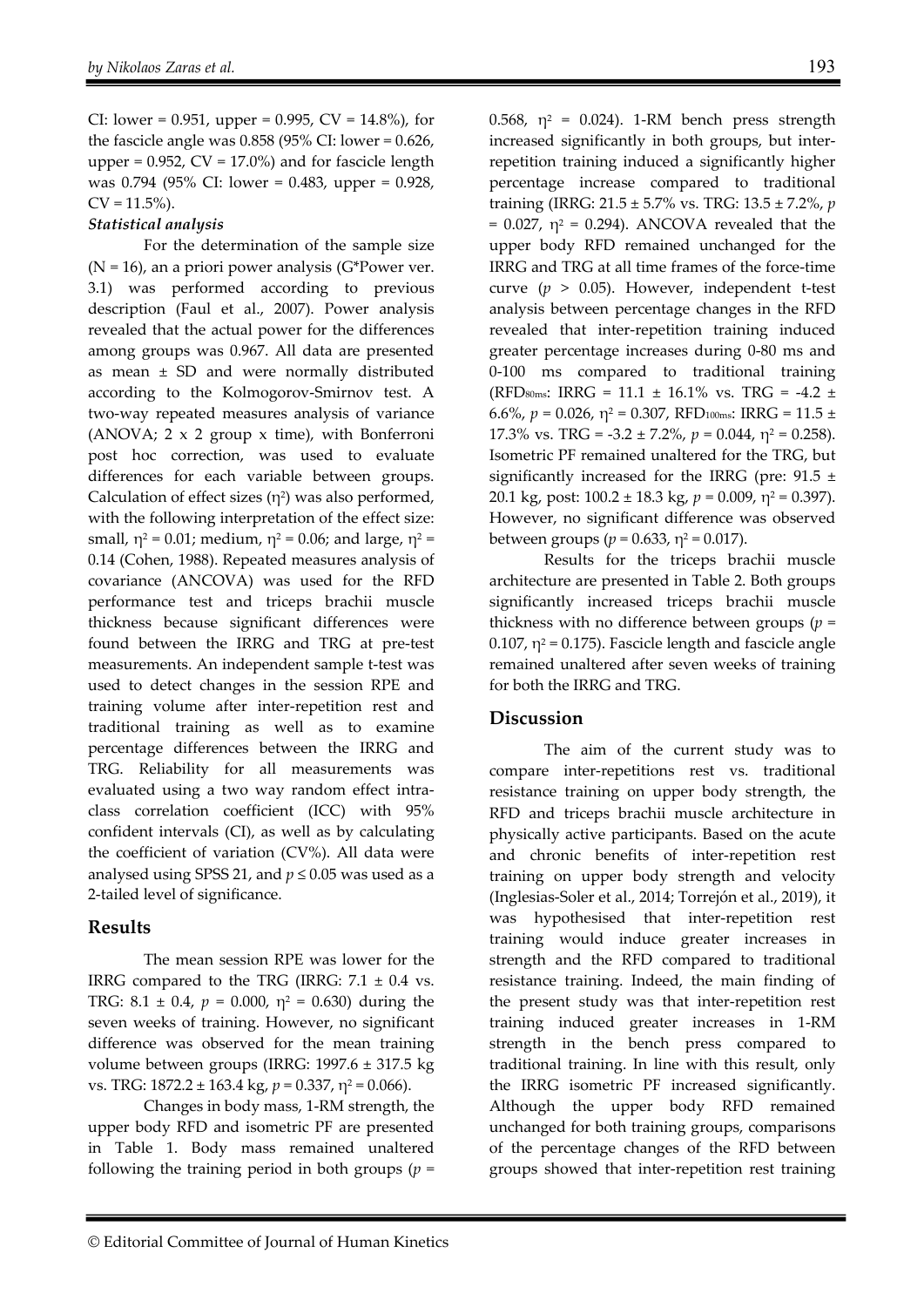induced greater percentage increases in time frames of 0-80 ms and 0-100 ms compared to traditional training. These changes in performance were accompanied by increases in triceps brachii muscle thickness. Taken together, these results suggest that seven weeks of resistance training with 20 s inter-repetition rest intervals may contribute to higher increases in maximum strength and fast force production in active participants, compared to traditional resistance training.

# **Table 1** *Changes in body mass, bench press 1-RM strength, the rate of force development and isometric peak force, after seven weeks of inter-repetition rest resistance training or traditional resistance training.* Inter-Repetition Rest Group Measurement Pre Post Post Pre Post Pre Post Body mass 79.5±12.8 79.8±13.8 75.7±8.4 76.5±7.8 1-RM 93.9±7.9 106.5±10.18\* 93.1±15.7 113.1±19.7\* RFD30ms 8790.2±3164.9 8163.6±2317.0 7025.1±1770.4 7215.8±1505.2 RFD50ms 8700.2±2245.3 8223.7±1777.4 7383.7±1765.7 7824.3±1370.5 RFD<sub>80ms</sub> 7494.7±1080.4 7173.9±1073.6 6435.8±1582.4 6973.3±1251.6 RFD<sub>100ms</sub> 6672.6±705.8 6471.2±895.3 5732.3±1387.1 6222.4±1091.4 RFD<sub>150ms</sub> 5109.0±390.5 4967.3±643.4 4357.8±842.4 4699.3±803.6 RFD<sub>200ms</sub> 4006.5±336.9 3865.3±515.3 3408.2±596.3 3639.1±685.3 RFD250ms 3211.5±443.7 3214.3±377.7 2848.2±472.1 3049.6±579.8 IPF 964.8±86.5 1016.9±86.9 897.1±197.1 982.5±179.8\* *1-RM = 1 Repetition Maximum in kg, RFD = Rate of Force Development in N·s-1, IPF = Isometric Peak Force in N, body mass in kg. \* p < 0.05, difference between Pre and Post measurements.*  **Table 2**  *Changes in triceps brachii muscle architecture after seven weeks of inter-repetition rest resistance training or traditional resistance training.* Traditional Group **Inter-Repetition Rest Group** Measurement Pre Post Pre Post Pre Post Pre Thickness (cm) 1.99±0.24 2.15±0.26\* 1.76±0.32 1.87±0.22\*

\* *p* < 0.05, difference between Pre and Post measurements

Fascicle length (cm) 9.7±1.7 9.7±1.6 9.7±1.0 9.5±1.0 9.5±1.0 Fascicle Angle (°) 15.3±2.8 15.0±2.8 14.2±4.4 15.4±3.0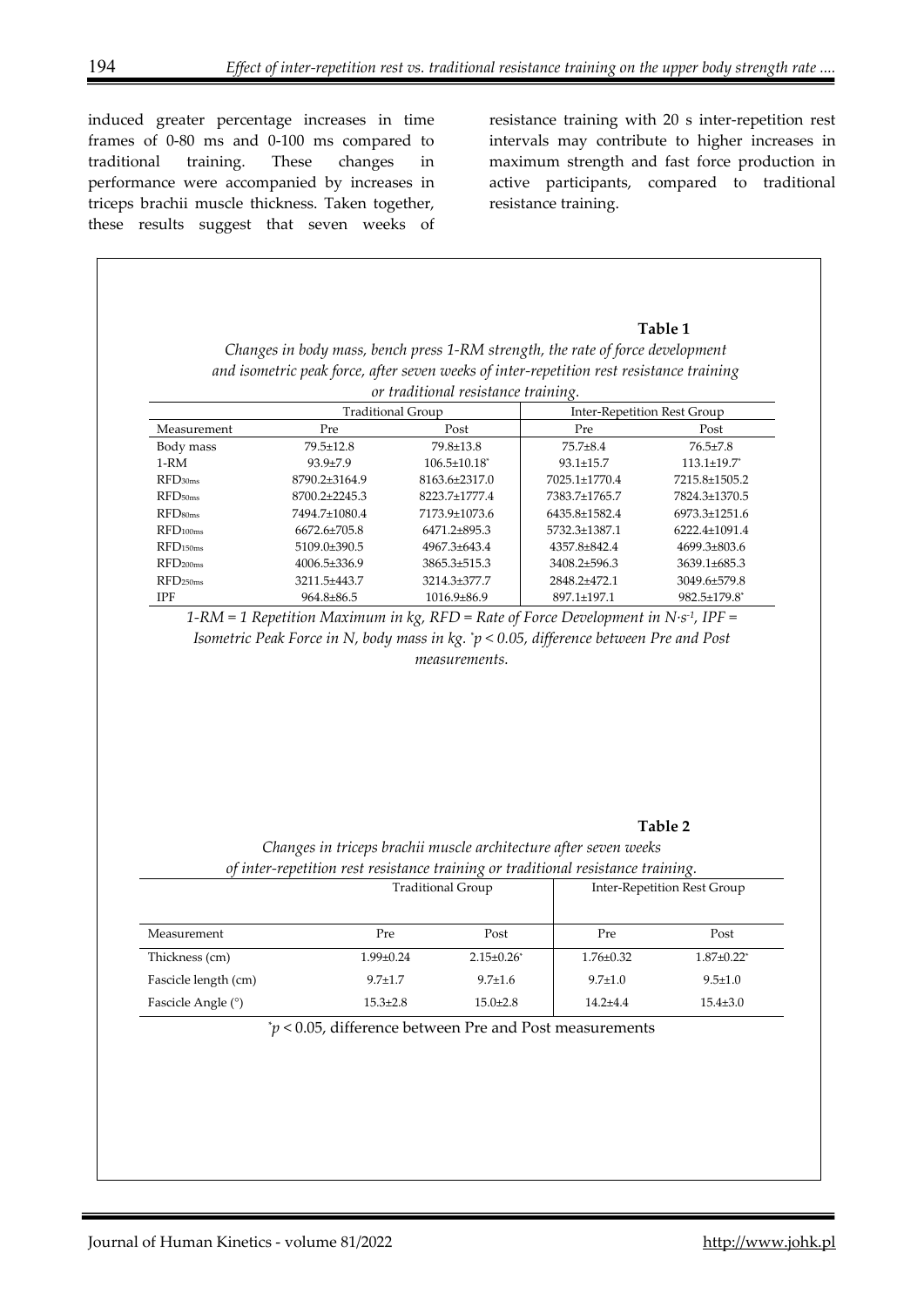



Maximum strength in the bench press was significantly increased for both groups. Interrepetition rest training, however, induced higher percentage increases compared to traditional training, which is supported by a previous study (Oliver et al., 2013). Other studies did not observe any difference between inter-repetition rest or short interval configurations with traditional training intervention programs (Davies et al., 2019; Rial-Vázque et al., 2020), although some studies reported that traditional training may induce higher increases in upper body maximum strength than cluster training (Lawton et al., 2004; Rooney et al., 1994). However, most of the studies which reported a better outcome with traditional training included whole body training programs in male and female participants (Davies et al., 2019; Rial-Vázque et al., 2020), sometimes in athletic (Lawton et al., 2004) or military populations (Oliver et al., 2013). In the current study, a single, multijoint, commonly used exercise (bench press) was used in male participants of a similar initial strength level, to eliminate the above-mentioned methodological difficulties. In support of the higher effectiveness of inter-repetition rest training in increasing upper body strength, in the current study

isometric PF was increased over-time only in the IRRG. This result further reinforces the finding that upper body maximum strength increased to a greater extent following inter-repetition rest training than traditional resistance training in active participants practicing a single upper body exercise.

The upper body RFD remained unchanged following both inter-repetition rest and traditional resistance training. This result may be explained by the fact that both groups performed each training repetition without the intention of maximum movement velocity during the concentric phase. Previous studies have showed that the intention of fast movement during the concentric phase may result in an increased RFD following resistance training (Blazevich et al., 2020). However, inter-repetition rest training induced higher percentage increases in the early RFD compared to traditional resistance training. This result may partially be explained by the potential advantage of the interrepetition rest training in maintaining a high velocity of movement in each repetition (Torrejón et al., 2019), which was not evaluated in the current study. Scarce data exist regarding changes in the upper body RFD after training. A previous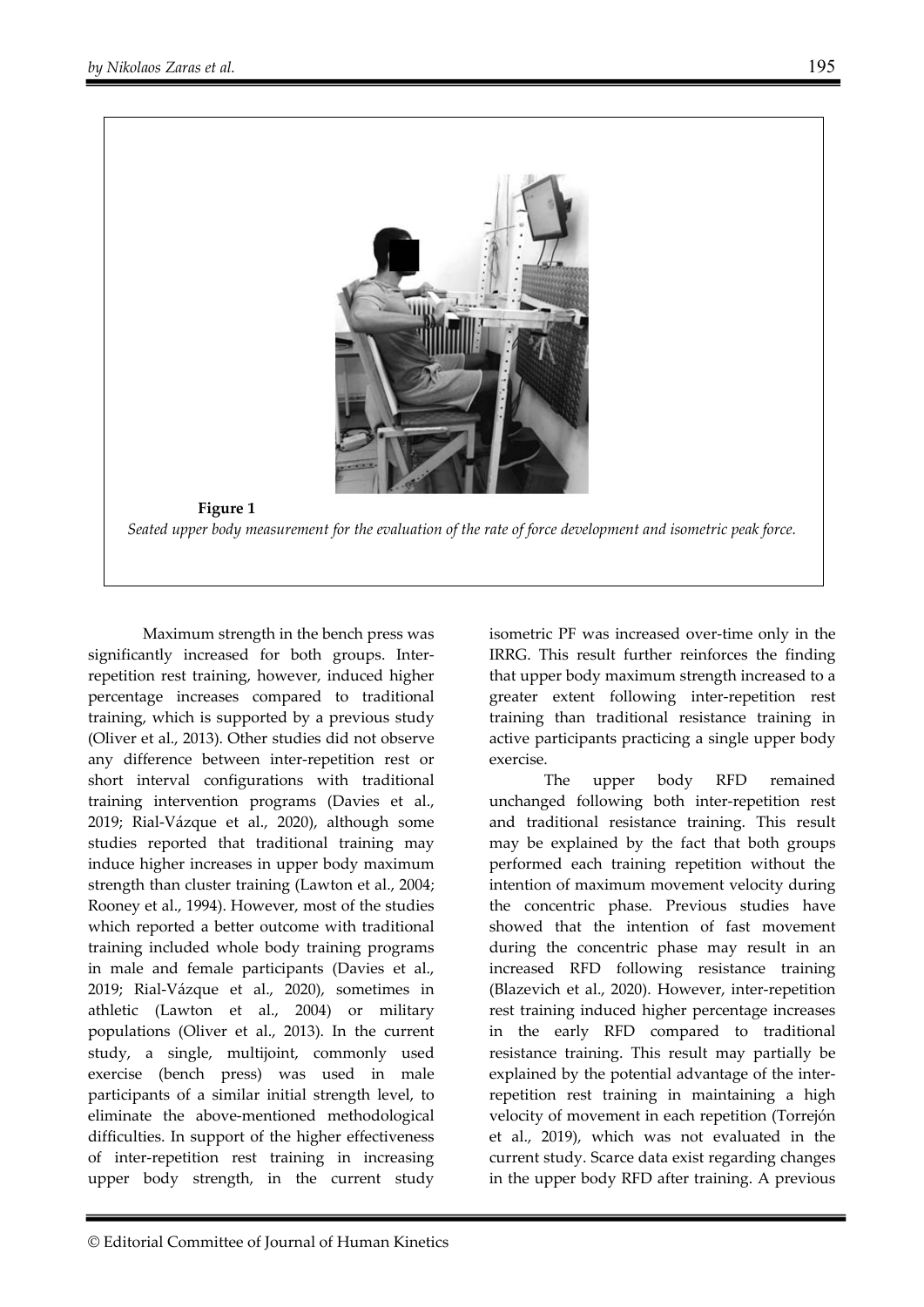study in physical education students revealed no significant change in the upper body maximum RFD after strength-power periodization training (7.06% increase) or daily-undulating periodization training (1.61% increase) following 14 weeks of training (Hartmann et al., 2009). Nevertheless, it seems that adding 20 s inter-repetition rest intervals during bench press training may increase fast force production compared to traditional resistance training.

After seven weeks of training, significant increases were observed in triceps brachii muscle thickness for both the IRRG and TRG. The bench press is a multijoint exercise which includes the activation of pectoralis (pectoralis major, pectoralis minor), deltoid (medial and anterior deltoid) and arm muscles (long intern and extern portions of triceps brachii). Although triceps brachii contributes less to bench press strength compared to the chest muscles (Stastny et al., 2017), when fatigue occurs the activation of triceps brachii increases (Brennecke et al., 2009). In line with the present findings, previous resistance training studies of 12-24 week duration, reported significant increases in triceps brachii muscle thickness after training with a variety of resistance exercises including the bench press (Mata et al., 2012; Ogasawara et al., 2012). The current data suggest that inter-repetition rest resistance training enhances upper body hypertrophy similarly to traditional resistance training, in active participants, which may partly explain the increases in upper body strength and the RFD.

The findings of the present study should be interpreted with a certain degree of caution. A longer training-period intervention may potentially induce further changes in muscle strength, the RFD and triceps brachii muscle architecture, while a detraining period could potentially slow or stop this training adaptation. Additionally, neither electromyographic activity nor muscle biopsies were obtained in the current study, which would provide a better insight into the biological background accountable for the present results. Another limitation of the study was the relatively small sample size of participants in both training groups. Still, more research is needed to investigate the effect of

inter-repetition rest training in well trained and/or athletic populations. Finally, training was performed without the intention of fast movement velocity during the concentric phase, while the actual velocity of repetitions was not measured for the IRRG and TRG, which might have provided a better insight into the RFD outcome. Although inter-repetition rest training maintains the high velocity of each repetition and may increase the RFD compared to traditional training, other studies should focus on the velocity of movement during inter-repetition rest resistance training.

### **Conclusions**

The findings of the current study suggest that inter-repetition rest resistance training with single repetition configurations and 20 s interrepetition rest intervals induces greater percentage increases in upper body maximum strength and the RFD compared to traditional training. The bench press is a fundamental exercise for the development of upper body strength, and it is regularly used in most of the sports training routines. Resistance training with single repetitions in the bench press and 20 s inter-repetition rest intervals may increase maximum bench press strength which may result in enhanced upper body performance during an athletic-specific movement in several sports (i.e., shot put, discus throw, American football, etc), although more research is needed to reach certain conclusions. Additionally, the inter-repetition rest intervals increase fast force production to a greater extent than traditional resistance training and induce similar hypertrophy increases in triceps brachii muscle thickness. Consequently, coaches may use inter-repetition rest intervals especially during the pre-competitive period or during tapering for increasing rapid force production of the upper body. As a final point, set configurations with single repetitions induce lower to similar subjective feeling of exhaustion compared to traditional resistance training. Consequently, coaches may use inter-repetition rest configurations for upper body training without additional fatigue.

## **Acknowledgements**

Authors express their gratitude to the participants of the study.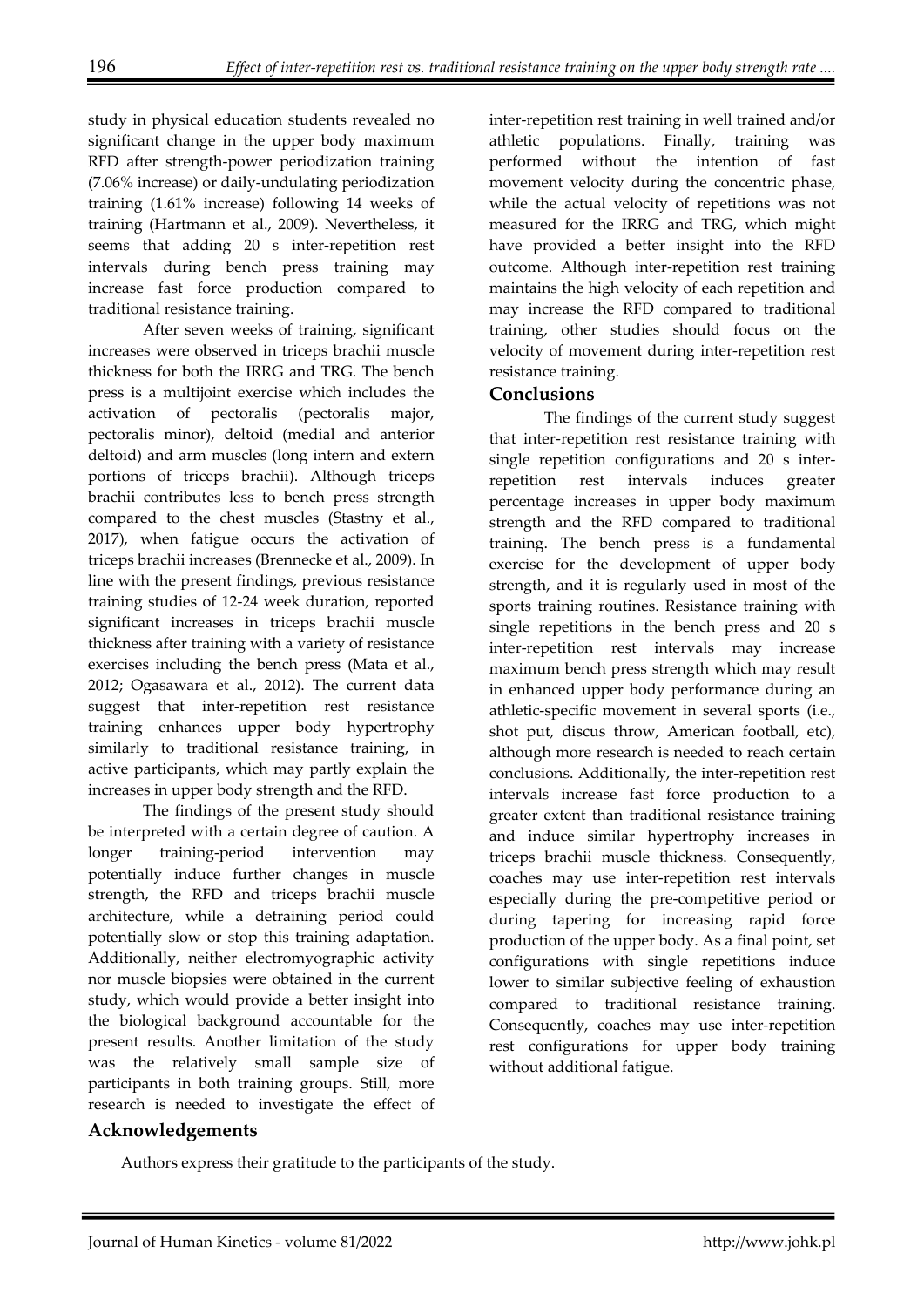#### **References**

- Blazevich, A. J., Wilson, C. J., Alcaraz, P. E., & Rubio-Arias, J. A. (2020). Effects of Resistance Training Movement Pattern and Velocity on Isometric Muscular Rate of Force Development: A Systematic Review with Meta-analysis and Meta-regression. *Sports Medicine*, *50*, 943–963. https://doi.org/10.1007/s40279-019-01239-x
- Brennecke, A., Guimarães, T. M., Leone, R., Cadarci, M., Mochizuki, L., Simão, R., Amadio, A. C., & Serrão, J. (2009). Neuromuscular activity during bench press exercise performed with and without the pre exhaustion method. The *Journal of Strength and Conditioning Research*, *23*(7), 1933–1940. https://doi: 10.1519/JSC.0b013e3181b73b8f
- Borg, G. A. V. (1982). Psychophysical bases of perceived exertion. *Medicine and Science in Sports and Exercise*, *14*(5), 377–381. https://doi.org/10.1249/00005768-198205000-00012
- Cohen, J. (1988). *Statistical Power Analysis for the Behavioral Sciences.* Routledge Academic.
- Davies, T. B., Halaki, M., Orr, R., Helms, E. R., & Hackett, D.A. (2019). Changes in bench press velocity and power after 8 weeks of high-load cluster or traditional-set structures. The *Journal of Strength and Conditioning Research*, *34*(10), 2734-2742. https://doi: 10.1519/JSC.0000000000003166
- Day, M. L., McGuigan, M. R., Brice, G., & Foster, C. (2004). Monitoring exercise intensity during resistance training using the session RPE scale. The *Journal of Strength and Conditioning Research*, *18*(2), 353–358.
- Falvo, M. J., Schilling, B. K., Bloomer, R. J., Smith, W. A., & Creasy, A. C. (2007). Efficacy of prior eccentric exercise in attenuating impaired exercise performance after muscle injury in resistance trained men. The *Journal of Strength and Conditioning Research*, *21*(4), 1053-1060. https://doi:10.1519/R-21406.1
- Faul, F., Erdfelder, E., Lang, A. G., & Buchner, A. (2007). G\* power 3: A flexible statistical power analysis program for the social, behavioral, and biomedical sciences. *Behavior Research Methods*, *39*, 175–191. https://doi.org/10.3758/BF03193146
- Golas, A., Stronska, K., Krzysztofik, M., Stastny, P., & Zajac, A. (2019). The influence of rest interval on total training load during 10 sets of the bench press exercise performed to concentric failure. *Medicina Dello Sport*, *72*(2), 181–190. https://doi:10.23736/S0025-7826.19.03445-8
- González-Badillo, J. J., Rodríguez-Rosell, D., Sánchez-Medina, L., Gorostiaga, E. M., & Pareja-Blanco, F. (2014). Maximal intended velocity training induces greater gains in bench press performance than deliberately slower half-velocity training. *European Journal of Sport Science*, *14*(8), 772-781. https://doi:10.1080/17461391.2014.905987
- Haff, G. G., Hobbs, R. T., Haff, E. E., Sands, W. A., Pierce, K. C., & Stone, M. H. (2008). Cluster training: A novel method for introducing training program variation. *Strength and Conditioning Journal*, *30*(1), 67– 76. https:// doi:10.1519/SSC.0b013e31816383e1
- Hardee, J. P., Triplett, N. T., Utter, A. C., Zwetsloot, K. A., & Mcbride, J. M. (2012). Effect of inter-repetition rest on power output in the power clean. The *Journal of Strength and Conditioning Research*, *26*(4), 883– 889. https://doi:10.1519/JSC.0b013e3182474370
- Hartmann, H., Bob, A., Wirth, K., & Schmidtbleicher, D. (2009). Effects of different periodization models on rate of force development and power ability of the upper extremity. The *Journal of Strength and Conditioning Research*, *23*(7), 1921–1932. https://doi:10.1519/JSC.0b013e3181b73c69
- Iglesias-Soler, E., Carballeira, E., Sanchez-Otero, T., Mayo, X., & Fernandez-Del-Olmo, M. (2014). Performance of maximum number of repetitions with cluster set configuration. *International Journal of Sports Physiology and Performance*, *9*(4), 637–642. https://doi.org/10.1123/ijspp.2013-0246
- Krzysztofik, M., Jarosz, J., Matykiewicz, P., Zajac, A., & Golas, A. (2021). A comparison of muscle activity of the dominant and non-dominant side of the body during low versus high loaded bench press exercise performed to muscular failure. *Journal of Electromyography and Kinesiology*, *56*, 102513. https://doi.org/10.1016/j.jelekin.2020.102513
- Komi, P. V. (2003). *Strength and Power in Sport (2nd Ed.)*. Blackwell Science. http://www.blackwellpublishing.com
- Lawton, T., Cronin, J., Drinkwater, E., Lindsell, R., & Pyne, D. (2004). The effect of continuous repetition training and intra-set rest training on bench press and power. *Journal of Sports Medicine and Physical Fitness, 44*(4), 361-367.

Matta, T., Simão, R., de Salles, B. F., Spineti, J., & Oliveira, L.F. (2011). Strength training's chronic effects on